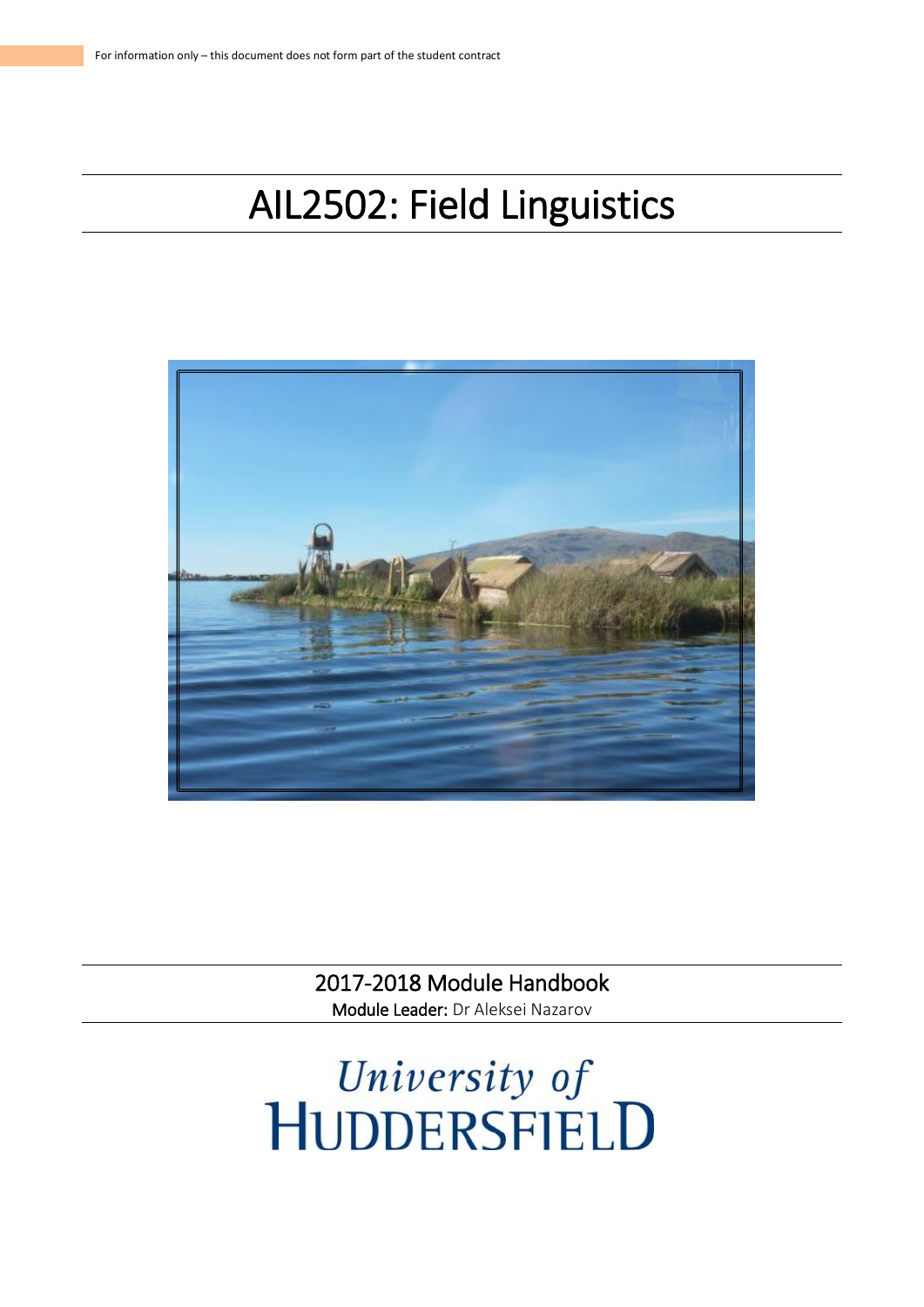# **Field Linguistics Intermediate Level 20 Credit Module Module Code:** AIL2502

## **Introduction to the Module**

This module is intended to build upon the linguistic knowledge and analytical skills that you acquired in the first year and will also teach you how linguistic pioneers went about using their knowledge to document and codify previously unstudied languages. You will mainly engage in practical exercises aimed at analysing a language unknown to you. This will be FUN and also build your confidence in using linguistic analysis in other modules. You will also find that it helps you to understand the nature of languages you know already, by comparison with one that is very different to them.

#### **Important Information – Please read carefully**

While we will try to avoid making changes to the schedules of teaching and assessment, it is sometimes necessary for us to do so (for example, in the case of staff illness). When changes have to be made, we will notify you as early as possible by posting information in the Linguistics & Modern Languages Notices module in UniLearn. **Please make sure that you know how to access the Linguistics & Modern Languages Notices module in UniLearn.** We will assume that you are checking this source of information regularly.

## **The Module Team**

| Aleksei Nazarov | Module Leader/Tutor  | OA4/15 | a.nazarov@hud.ac.uk   |
|-----------------|----------------------|--------|-----------------------|
| Rebecca Woods   | Module Tutor         | OA4/21 | r.woods@hud.ac.uk     |
| John Alamina    | Informant            |        |                       |
| Val Robinson    | Course Administrator | OA5/06 | linguistics@hud.ac.uk |

#### **Course Administrator**

The Course Administrator has responsibility for providing a full and responsive administrative service in support of the processes and procedures associated with student and course administration. If you have a problem in accessing systems for results, Unilearn or issues with your module, please contact your Course Administrator. They can also give you guidance in relation to the submission of Extenuating Circumstances and take details of any evidence being submitted in relation to your claim.

#### **Module Leader**

The Module Leader has the overall responsibility for organising, delivering and assessing a module. It is the Module Leader who you should see with any queries or problems related to a specific module, if the Course Administrator or Departmental Secretary can't help.

#### **Module Tutor**

The Module Tutors teach on the module and are responsible for the material that they teach in class. If you have questions about module content, please see the Module Tutor who taught the class.

# **Office Hours for Module Tutors:**

*\*\*Please see staff office doors or email for an appointment\*\**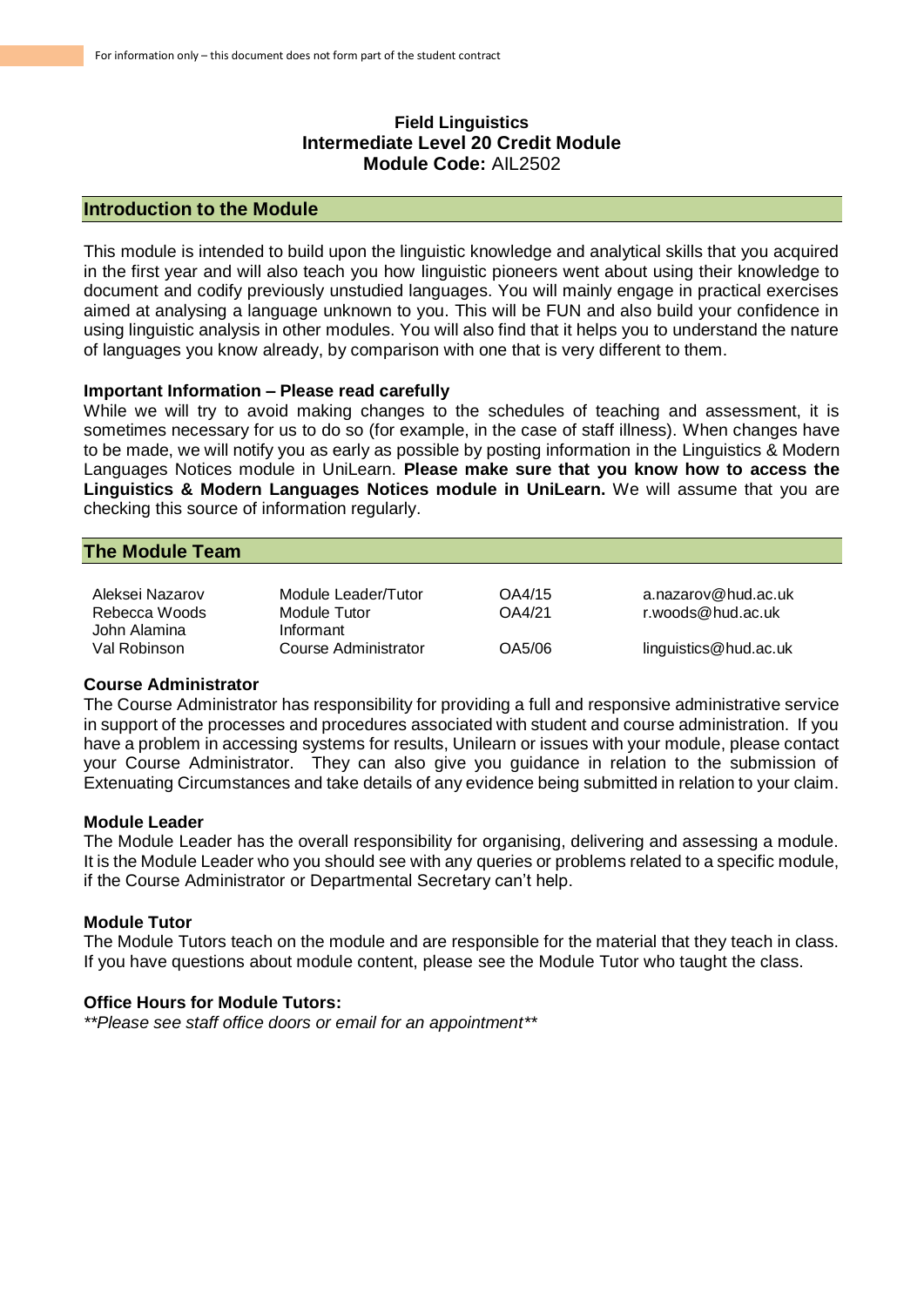## **Delivery Information**

## **Lecture/Seminar Times and Venues**

Please see your personal timetable for full details of when and where your lectures and seminars will be held.

Please note the following:

• The end of the academic year for students is **Friday 6 July 2018.** You will need to be available up to this time to do any refer/ defer work, and in case we need to speak to you about your assessments / studies.

## **Reading**

There is a range of essential, recommended and suggested reading on My Reading at: http://library.hud.ac.uk/my/AFL2502

This list may change early in the term as we organise it into topics to help with your planning. You will also be advised of certain specific reading which we want you to do at different points in the year. **PLEASE do not wait to be told to read some relevant literature!**

You might like to start with:

- Crowley, Terry (2007) Field linguistics: a beginner's guide. Oxford: OUP. Read any (or all) of it – but specifically Chapter 4: 'Gathering your Data'
- Podesva, Robert and Sharma, Devyani (2013) Research methods in linguistics. Cambridge: CUP. Chapter 4: 'Fieldwork for language description'

#### **Attendance Requirements**

As a registered student of the University, you are expected to attend your scheduled classes. If you miss classes or are late, your absence will be noted and you may find that you have to explain your poor attendance. Continued poor attendance will lead to exclusion from your course. The regulations governing this can be found at: http://www.hud.ac.uk/registry/regulationsandpolicies /studentregs just click on the Student Attendance Policy.

For full details on how to register your attendance and report any periods of absence, please refer to your course handbook.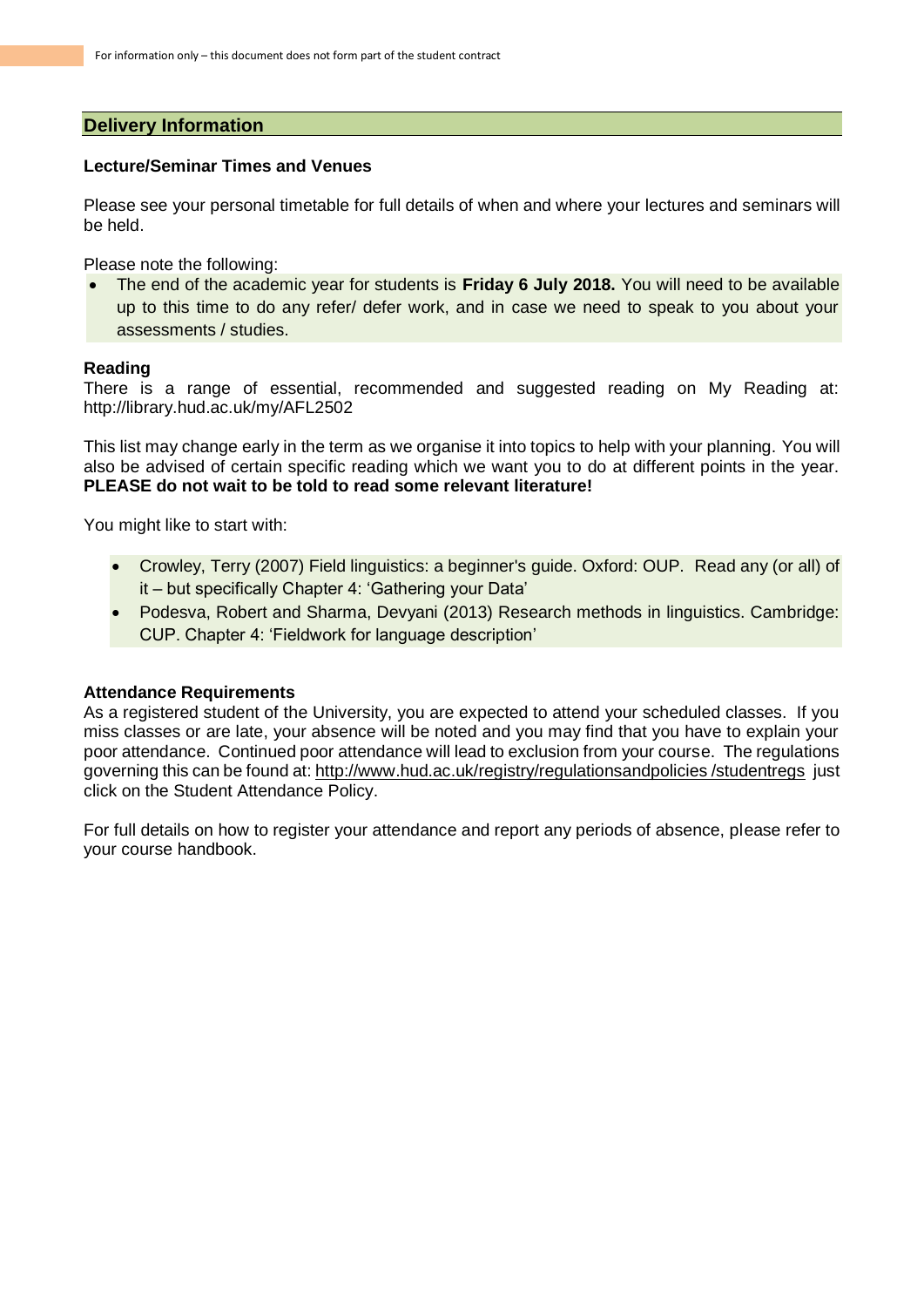# **Module Schedule**

| Week                                   | Date    | <b>Class</b> | Length  | <b>Topic</b>                     | Informant | <b>Tutor</b> |  |
|----------------------------------------|---------|--------------|---------|----------------------------------|-----------|--------------|--|
| Induction Week ~ No classes            |         |              |         |                                  |           |              |  |
|                                        | 27 Sept | Seminar      | 1 hour  | Introduction                     |           | AN           |  |
|                                        | 04 Oct  | Seminar      | 1 hour  | <b>Field Linguistics</b>         |           | AN           |  |
| $\frac{\sum_{3}^{2}}{\sum_{5}^{4}}$    | 11 Oct  | Seminar      | 1 hour  | Phonetics                        |           | AN           |  |
|                                        | 18 Oct  | Seminar      | 1 hour  | Phonetics                        |           | AN           |  |
|                                        | 25 Oct  | Seminar      | 1 hour  | Phonetics                        |           | <b>AN</b>    |  |
| — 6                                    | 1 Nov   | Workshop     | 2 hours | Phonetics/Lexical                |           | AN           |  |
|                                        | 8 Nov   | Workshop     | 2 hours | Phonetics/Lexical                |           | AN           |  |
| 15 November, Reading Week ~ No classes |         |              |         |                                  |           |              |  |
| 9                                      | 22 Nov  | Workshop     | 2 hours | Phonetics/Lexical                |           | AN           |  |
| 10                                     | 29 Nov  | Workshop     | 2 hours | <b>Summative Data Collection</b> |           | AN           |  |
| 11                                     | 06 Dec  | Seminar      | 1 hour  | Morphology                       |           | AN           |  |
| 12                                     | 13 Dec  | Workshop     | 2 hours | Morphology                       |           | AN           |  |
| Christmas Holiday ~ No classes         |         |              |         |                                  |           |              |  |

| Week                                                     | Date                                        | <b>Class</b> | Length  | <b>Topic</b> | Informant | <b>Tutor</b> |  |
|----------------------------------------------------------|---------------------------------------------|--------------|---------|--------------|-----------|--------------|--|
|                                                          | 10 January, Consolidation Week ~ No classes |              |         |              |           |              |  |
|                                                          | 17 Jan                                      | Seminar      | 1 hour  | Morphology   |           | AN           |  |
|                                                          | 24 Jan                                      | Workshop     | 2 hours | Morphology   |           | AN           |  |
| $\mathbf{L}_{3}$                                         | 31 Jan                                      | Seminar      | 1 hour  | Syntax       |           | <b>RW</b>    |  |
| $\sum_{4}$                                               | 07 Feb                                      | Workshop     | 2 hours | Syntax       |           | <b>RW</b>    |  |
| $\mathbf{D}$                                             | 14 Feb                                      | Seminar      | 1 hour  | Syntax       |           | <b>RW</b>    |  |
| 21 February, Reading Week ~ No classes                   |                                             |              |         |              |           |              |  |
|                                                          | 28 Feb                                      | Workshop     | 2 hours | Syntax       |           | <b>RW</b>    |  |
| 8                                                        | 07 Mar                                      | Seminar      | 1 hour  | Syntax       |           | <b>RW</b>    |  |
| 9                                                        | 14 Mar                                      | Workshop     | 2 hours | Syntax       |           | <b>RW</b>    |  |
| 10                                                       | 21 Mar                                      | Workshop     | 2 hours | Syntax       |           | <b>RW</b>    |  |
| 28 March, 4 April, 11 April, Easter Holiday ~ No classes |                                             |              |         |              |           |              |  |
| 11                                                       | 18 Apr                                      | Workshop     | 2 hours | Syntax       |           | <b>RW</b>    |  |
| 12                                                       | 25 Apr                                      | Seminar      | 1 hours | Reveal       | ✓         | AN/RW        |  |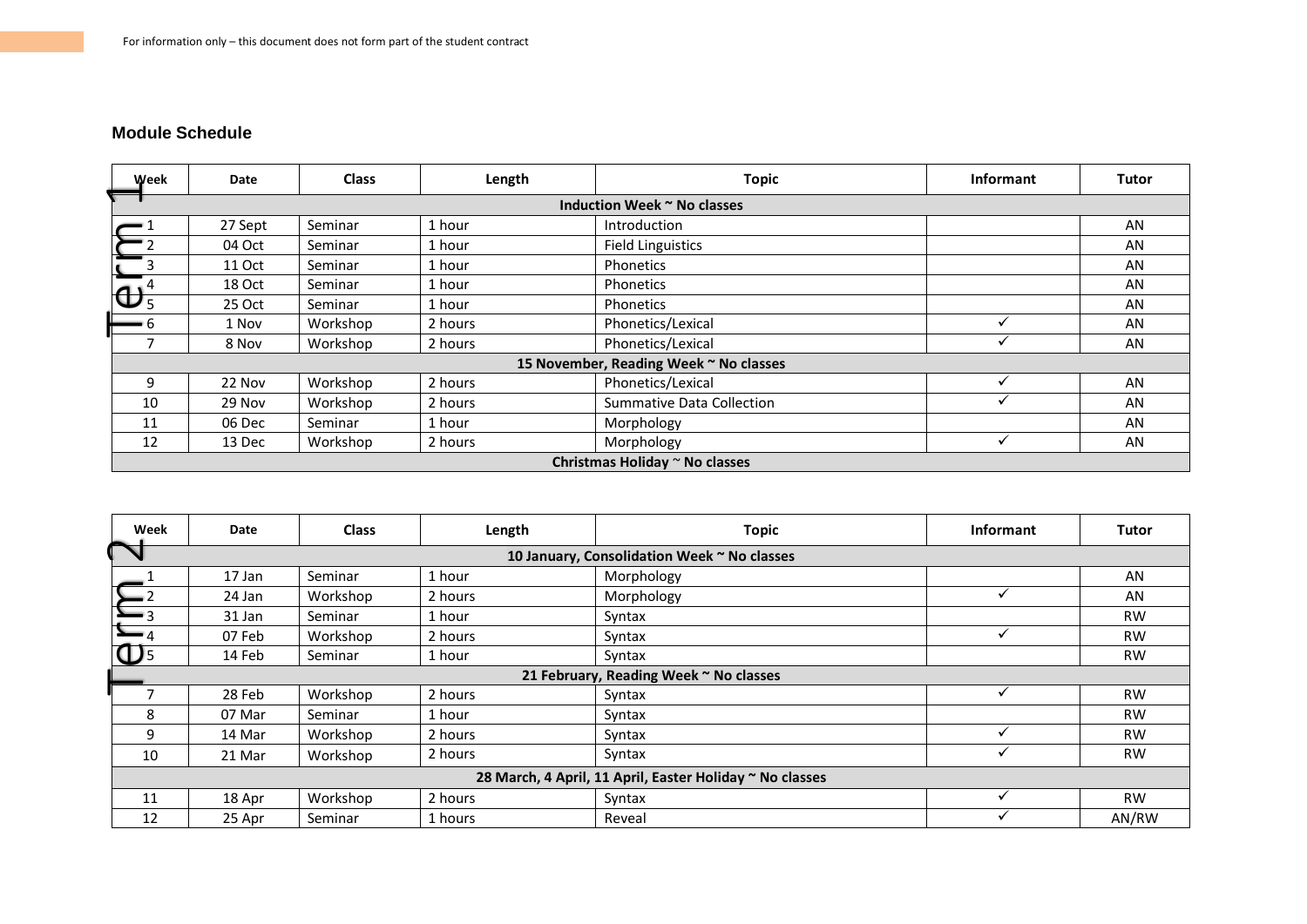#### **Assessment Information**

#### **Formative Assessment**

Self-assessed practical exercises in linguistic description (equivalent to 1000 words).

#### **Summative Assessment 1** (50% of total mark) [*Available for tutor re-assessment*]

Summative 1 is equivalent to 2000 words. The summative is comprised of four parts: two components are (team-based) related to phonetic data, and the final two components are 500 word essays relating to issues in field linguistics. [Learning Outcomes 1, 2, 4, 5]

#### **Summative Assessment 2 (50% of total mark)**

Summative 2 is equivalent to 2000 words. The summative is comprised of four parts: three components are related to morphology/syntax data, and the final component is a 500 word essays relating to issues in field linguistics. [Learning Outcomes 1, 3, 4, 6]

[*This is the final piece of assessment and not available for tutor re-assessment*] [Neither task is marked anonymously]

**Note**: as these assignments focus on the results of a field work project, you are **not** required to write discursive, essay-style answers for the whole report, which may include tables and diagrams where relevant. The overall word limit is a rough guide to the amount of effort you are expected to put into your answer.

#### **Assessment Briefs**

These will be given out in class and subsequently posted online in UniLearn under Assessments.

#### **Assessment Deadlines**

| <b>Piece of Work</b> | <b>Submission Method</b> | <b>Submission Date</b> |
|----------------------|--------------------------|------------------------|
| Summative 1          | <b>Turnitin</b>          | 15 December 2017       |
| Summative 2          | <b>Turnitin</b>          | 24 April 2018          |

It is important that you keep a copy of all of the work you submit for assessment. You are strongly advised to use the electronic storage system provided by the University, using the allocated space on the 'K' drive.

It is School policy that all assessed work must be submitted electronically via Turnitin, by 23:59 on the published date of submission. No hard copies should be submitted unless this is identified as a requirement in the Assessment Brief.

## **Tutor Reassessment**

Tutor Reassessment (TR) is where a student is given a single opportunity to re-submit an eligible piece of work and for it to be remarked prior to the meeting of the Course Assessment Board. Tutor reassessment will only be offered if you submit a piece of work for the original assessment and achieve a mark within the specified referral range. The maximum mark for a successful Tutor Reassessment will be capped at the minimum pass mark. An EC claim cannot be submitted for an assessment that has been offered as a Tutor Reassessment.

The full regulations for tutor reassessment can be found in Section E at http://www.hud.ac.uk/regis try/regulationsandpolicies/studentregs

As indicated in above, the following piece(s) of assessment are eligible for tutor reassessment:

| <b>Piece of Work</b> | <b>Submission Method</b> | <b>Submission Date</b> |
|----------------------|--------------------------|------------------------|
| Summative 1          | $\tau$ urnitin           | 23 February 2017       |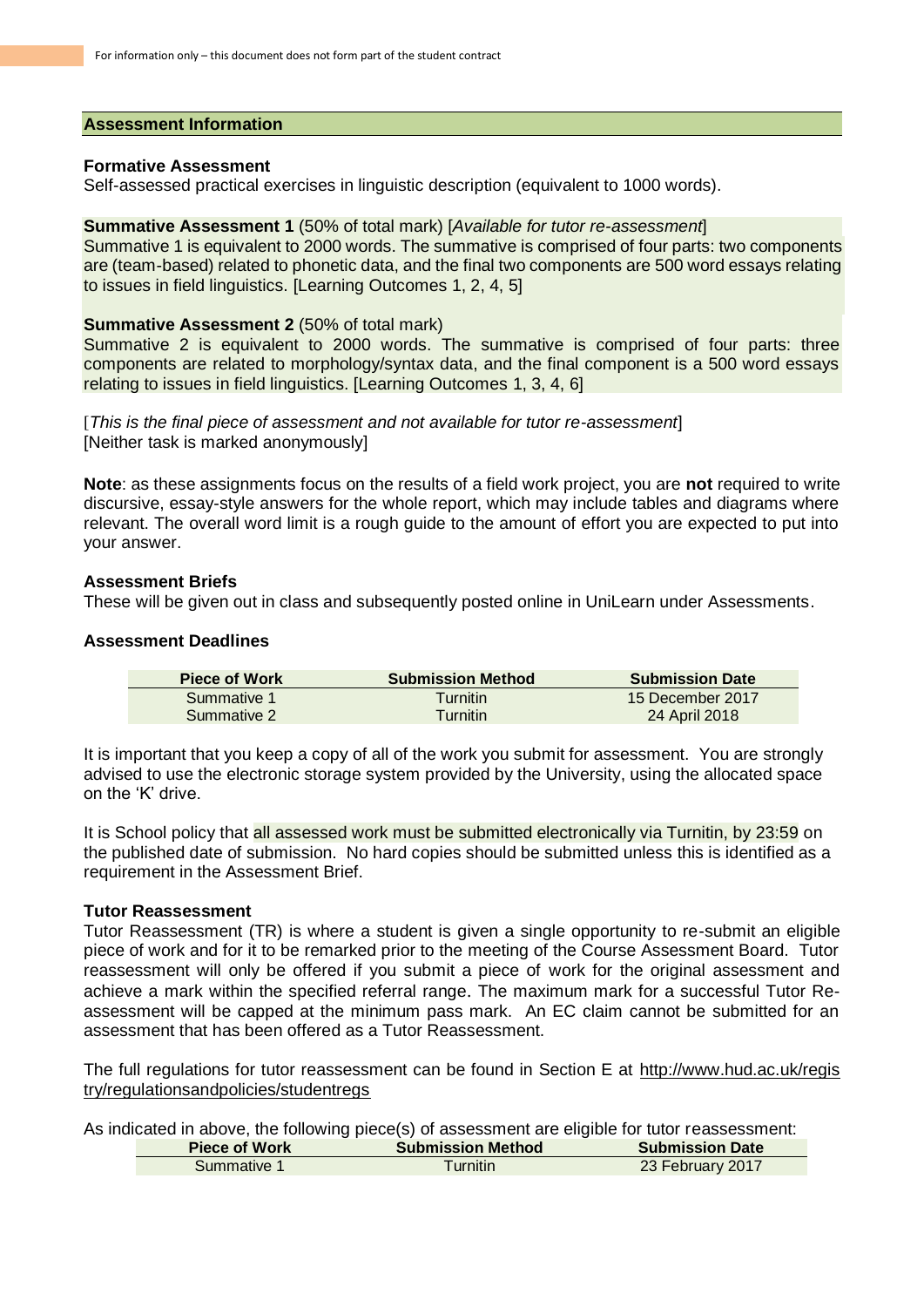Students will be emailed if they are eligible for tutor reassessment after the feedback has been given back to students for Summative 1.

#### **Extensions and Extenuating Circumstances**

Deadlines for the submission of assessed work are strictly applied.

There are procedures in place for you to request a short extension to a deadline but this request has to be made no later than two working days after the published submission date. If you have difficulties such as a short term illness and need to request an extension, you should submit a request via the Student Portal.

Late requests for extensions are not accepted and you run the risk of scoring the minimum pass mark for that piece of work if submitted late but within 5 working days of the original deadline, or 0% if submitted later than this without an approved extension.

The University understands that there may be times when your ability to complete a piece of assessed work or to concentrate on your studies may be hindered by factors beyond your control – such as illness or significant personal difficulties. The regulations include a process to allow students who are affected in this way to bring these extenuating circumstances (ECs) to the attention of the relevant people in the School (such as the Course Assessment Board) so that proper account can be taken. Please be aware that a claim for ECs will usually only be accepted where you've been able to demonstrate that the circumstances described have had a direct impact on you and were substantial and unexpected - in all other cases students would be expected to negotiate an extension. The regulations for ECs can be found in Section 5 at http://www.hud.ac.uk/registry/regulationsandpolicies/ **studentregs** 

Additionally, the University does operate a 'fit to sit' policy for examinations – this means that, by attending an examination, a student is declaring that they are fit to undertake that assessment and it is unlikely that a claim for poor performance will be accepted.

When completing an EC form please be careful to include the correct modules and assessments and to be sure that you attach appropriate and acceptable evidence to your claim.

Once completed your claim has to be submitted to the Course Administration Office (JPG/16) within 5 working days of the date by which your assessment should have been completed.

#### **Feedback on Assessments**

You should normally receive feedback on your assessments three teaching (i.e. term time) weeks after the submission date for the assessment. Feedback should help you understand why you received the mark and what you can do to improve your performance in future assessments.

#### **General Information**

#### **Academic integrity and referencing information**

The University regards any action by a student that may result in an unfair academic advantage as a serious offence. It is your responsibility to ensure that the assessments you complete are entirely your own work and that you have used the relevant referencing technique correctly. The full set of regulations which govern Academic Integrity can be found under Section 4, Assessment Regulations 3 and 4 at http://www.hud.ac.uk/registry/regulationsandpolicies/studentregs/

Further information on academic integrity, including an overview of the support available for referencing, can be found within your course handbook; it is important that you familiarise yourself with this information.